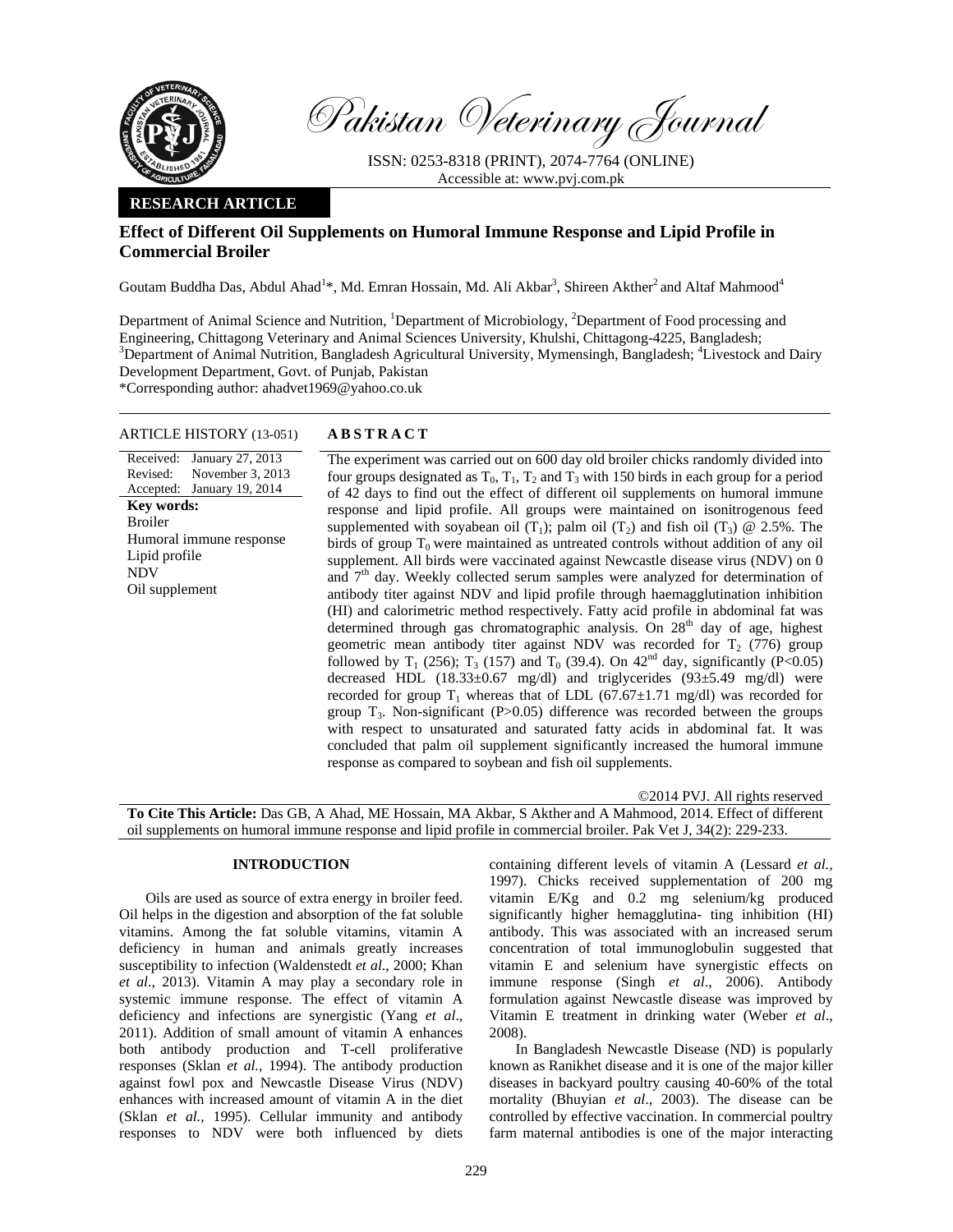factors for the production of immune response. Red palm oil is the richest food source of carotenoids and vitamin E. Similarly soybean and fish oil are also rich in vitamin A and E. In human, atherosclerosis is linked to high levels of cholesterol in the blood and particularly to high levels of LDL (low density lipoprotein) bound cholesterol. It is negatively correlated with high density lipoprotein (HDL). LDL is composed of triacyl glycerol (TAG), cholesterol and cholesterol esters. Limited works have done to link the relationship between supplemental oil, immune response and lipid profile of birds. Therefore, the present study was undertaken to find out the effect of different oil sources on immune responses of broiler against Newcastle disease vaccination and lipid profile of broilers fed diet supplemented with different types of oils.

## **MATERIALS AND METHODS**

**Birds' management:** Six hundred one-day-old Hybro-PN broiler chicks were used in a 42-day trial at Chittagong Veterinary and Animal Sciences University (CVASU) Poultry farm. A poultry shed (floor size  $914 \times 7621 \times 604$  cm<sup>3</sup>) was constructed and the floor was divided into 12 pens by wire-net. Floor space for each broiler was 941cm. Fresh and dried rice husk was used as litter material at a depth of 4.50 cm. Old litter materials were removed from the pen and new litter was replaced at every 15 days interval.

Four diets designated as  $T_0$  (without oil supplementation),  $T_1$  (2.5% soyabean oil),  $T_2$  (2.5% Palm oil) and  $T_3$ (2.5% fish oil) were formulated using locally available ingredients. All diets were isonitrogenous and iso-caloric (Table 1). The birds were given dry mash feed throughout the whole experimental period. Feed and water were supplied ad-libitum to the broilers. The broilers were brooded in respective pens at a temperature of 32-35ºC. The broilers were exposed to a continuous 24 hours lighting.

Birds were vaccinated against NDV at day 0 by baby chick Ranikhet disease vaccine (BCRDV) and at day 7 by Ranikhet disease vaccine (RDV). Both vaccines were prepared by the Department of Livestock Services, Bangladesh.

**Sample collection and analysis:** Sera were collected from four flocks after one week interval of NDV (Newcastle Disease Vaccination) from three birds of each replication in four groups  $(T_0, T_1, T_2)$  and  $T_3$  and stored at -86<sup>º</sup> C (New Brunswick Freezer, USA) till analysis at CVASU Animal Nutrition Laboratory, Chittagong. NDV antigen was La Sota vaccine strain (Avinew, Merial, France) and NDV antiserum was collected from Veterinary Laboratory Agency, UK. HI test was carried out by following the recommendations of OIE (2012).

At 3, 4, 5 and 6 weeks of age, one broiler was randomly selected from each replicate of treatments and 3 blood samples from each treatment were collected, serum was separated and stored at -5ºC until cholesterol analysis. Serum samples were analyzed for lipid profile according to the colorimetric method (Prasad *et al*., 2009) at BCSIR (Bangladesh Council of Scientific and Industrial Research) Laboratory, Chittagong, Bangladesh. From abdominal fat of broiler lipid extraction was carried out following the procedure described by Prasad *et al*. (2009).

For the determination of fatty acid profile in abdominal fat of broiler, Shimadzu (Japanese) Gas chromatographic and flame ionization detector were used with initial temperature of 100ºC. Injector and detector temperatures were 280ºC and 290ºC, respectively. Column: BP-50 (Polar). Integrator: LKB 2220. This work was followed by the rapid preparation of fatty acid esters for Gas Chromatography analysis method. The analysis was carried out in Applied Chemistry Laboratory at University of Dhaka, Bangladesh.

**Statistical analysis:** Data related to total serum cholesterol, HDL, LDL, triglyceride, Unsaturated and Saturated fatty acid profile of birds were analyzed by one way ANOVA using Stata 11C and SPSS version 16. Means showing significant differences were compared by Duncan's New Multiple Range Test. Statistical significance was accepted at 5% ( $P<0.05$ ).

### **RESULTS**

The results on  $log<sub>2</sub>$  HI titers of NDV in blood sera of broilers belonged to four treatment groups are shown in Table 2. At day 7, the GMT of HI titer in blood sera to NDV were recorded almost same in all of the four treatment groups. No significant difference was observed among the four treatment groups. On day 14, the GMT of the broilers of all the treatment groups was increased reaching a value of 32 except  $T_0$  where the GMT level was below the protective threshold. The protective titer was decreased again in birds of all the treatment groups with the exception of the birds of  $T_3$  at 21 days of age. The highest GMT was recorded in birds of  $T_2$  group, which was  $776\pm1.20$  and the lowest GMT was found in T<sub>0</sub> i.e. 39.54 $\pm$ 0.33, while the mean HI titer of birds of T<sub>1</sub> and  $T<sub>3</sub>$  were found more than 150 on 28 days of age. At 7, 14 and 21 days of age, the oils had no significant effects on the mean antibody level. Improved immunological response was observed at 28 days of age. At the end of the experiment the HI titer in the chicks of the  $T_1$ ,  $T_2$  and  $T_3$ groups were significantly higher than that of the  $T_0$  group.

It has been observed that maximum levels of HI antibodies were seen after 21 days of age. Antibody response started to appear at a value below 30 in the birds of  $T_0$  during first week and increased to a protective level at 28 days. In  $T_1$  and  $T_2$ , mean antibody titer was increased from 7 days reaching a protective value at 14 days. In  $T_3$  the titer was found protective at 14 days after which it was remained stable and reached maximal at 28 days.

**Serum cholesterol:** The data of serum cholesterol level of broilers at different stages of growth fed on different types of oil supplemented diets are presented in Table 3. There was no significant variations among mean values of total serum cholesterol level of birds fed diets supplemented with or without oils at 3, 5 and 6 weeks of age, except at 4 weeks of age of the broilers. At this age, the level of cholesterol of palm oil group showed the lowest value and different significantly from that of control (P<0.05). The second lowest value was found in fish oil group, whereas soybean oil group showed the highest value among the oil supplemented groups, similar to without oil.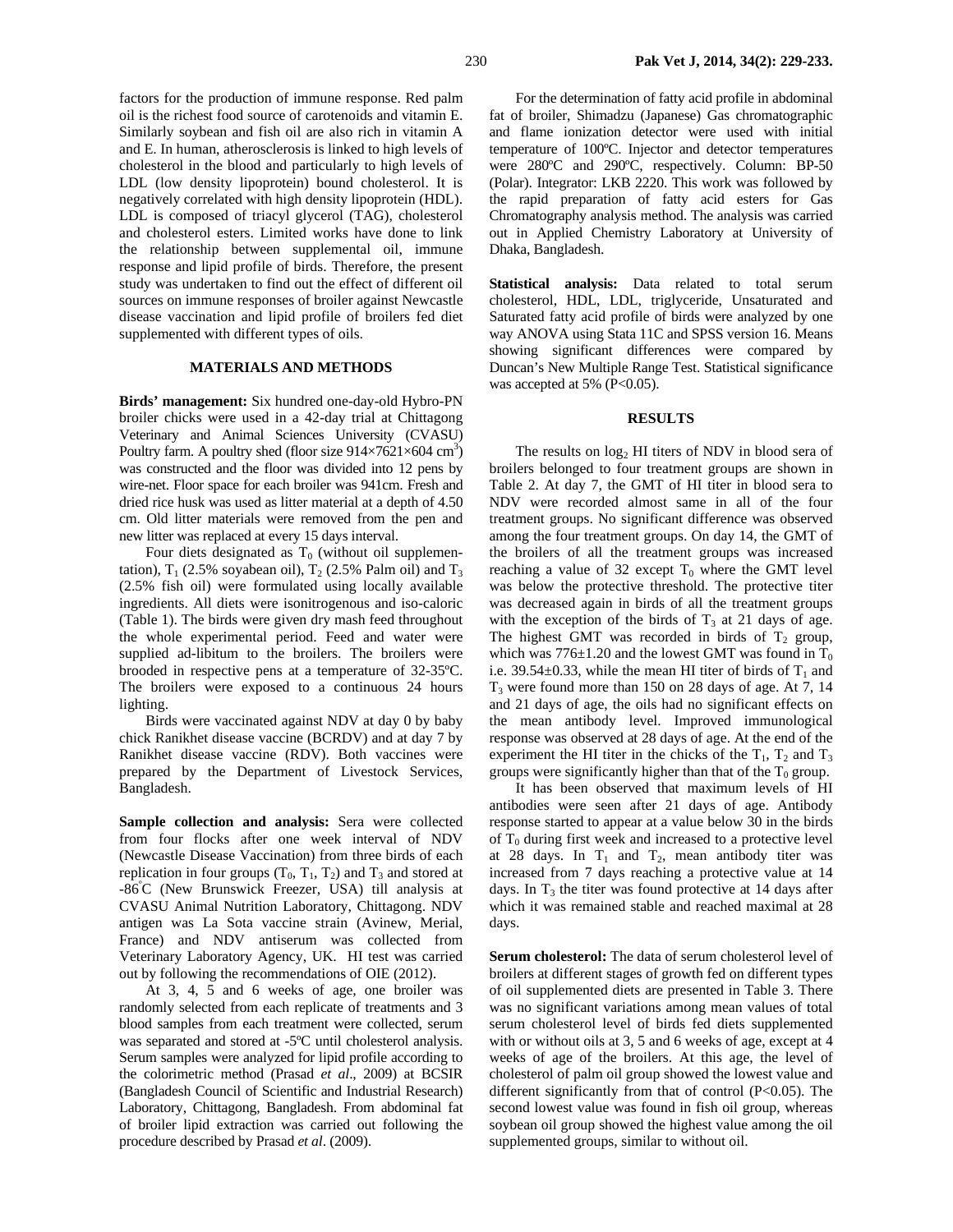T**able 1:** Composition of experimental diets

| Feed Ingredient         | $T_{0}$           |             |            |            |           | T <sub>2</sub> |            | $T_3$      |  |
|-------------------------|-------------------|-------------|------------|------------|-----------|----------------|------------|------------|--|
| (Kg/100 kg)             | Starter           | Finisher    | Starter    | Finisher   | Starter   | Finisher       | Starter    | Finisher   |  |
|                         | $(0-21 d)$        | $(22-35 d)$ | $(0-21 d)$ | $(22-35d)$ | $(0-21d)$ | $(22-35d)$     | $(0-21 d)$ | $(22-35d)$ |  |
| Maize                   | 61.00             | 68.25       | 58.00      | 61.91      | 61.01     | 65.75          | 58.00      | 62.50      |  |
| <b>Rice Polish</b>      | 4.67              | 0.67        | 4.67       | 3.66       | 2.36      | 0.67           | 4.67       | 3.17       |  |
| Soybean Oil             | 0                 | 0           | 2.50       | 2.50       | 0         | 0              | 0          | 0          |  |
| Palm Oil                | 0                 | 0           | 0          | 0          | 2.50      | 2.50           | 0          | 0          |  |
| Fish Oil                | 0                 | 0           | 0          | 0          | 0         | 0              | 2.50       | 2.50       |  |
| Soybean Meal            | 28.50             | 22.80       | 29.00      | 25.80      | 27.00     | 22.80          | 29.00      | 25.50      |  |
| Meat and Bone meat      | 0                 | 2.10        | 0          | 1.50       | 0         | 2.10           | 0          | 1.50       |  |
| Protein Concentrate     | 3.50              | 4.00        | 3.50       | 2.30       | 4.80      | 4.00           | 3.50       | 2.50       |  |
| Limestone               | 1.10              | 0.95        | 1.10       | 1.10       | 1.10      | 0.95           | 1.10       | 1.10       |  |
| Dicalcium Phosphate     | 0.50              | 0.50        | 0.50       | 0.50       | 0.50      | 0.5            | 0.50       | 0.50       |  |
| L-Lysine                | 0.05              | 0.05        | 0.05       | 0.05       | 0.05      | 0.05           | 0.05       | 0.05       |  |
| <b>DL-Methionine</b>    | 0.16              | 0.16        | 0.16       | 0.16       | 0.16      | 0.16           | 0.16       | 0.16       |  |
| Vit-min. premix         | 0.25              | 0.25        | 0.25       | 0.25       | 0.25      | 0.25           | 0.25       | 0.25       |  |
| Antioxidant             | 0.02              | 0.02        | 0.02       | 0.02       | 0.02      | 0.02           | 0.02       | 0.02       |  |
| Common salt             | 0.25              | 0.25        | 0.25       | 0.25       | 0.25      | 0.25           | 0.25       | 0.25       |  |
| Total (Kg)              | 100               | 100         | 100        | 100        | 100       | 100            | 100        | 100        |  |
|                         | Calculated values |             |            |            |           |                |            |            |  |
| ME (Kcal/Kg)            | 2895.00           | 2952.00     | 3027.00    | 3051.00    | 3023.00   | 3052.00        | 3022.00    | 3051.00    |  |
| CP (g/100g)             | 21.09             | 20.15       | 21.04      | 19.93      | 21.04     | 19.92          | 21.04      | 19.91      |  |
| EE (g/100g)             | 3.25              | 2.99        | 5.69       | 5.63       | 5.51      | 5.42           | 5.68       | 5.58       |  |
| CF (g/100g)             | 3.41              | 2.94        | 3.38       | 3.18       | 3.17      | 2.90           | 3.37       | 3.14       |  |
| Ca (g/100g)             | 0.89              | 0.94        | 0.89       | 0.88       | 0.89      | 0.94           | 0.89       | 0.89       |  |
| <b>Total Phosphorus</b> | 0.67              | 0.65        | 0.65       | 0.63       | 0.66      | 0.65           | 0.66       | 0.63       |  |
| DM (g/100g)             | 89.89             | 89.89       | 89.90      | 89.90      | 89.90     | 89.90          | 89.91      | 89.91      |  |
| Total (Kg)              | 3014.2            | 3069.56     | 3148.55    | 3171.15    | 3144.17   | 3171.73        | 3143.55    | 3171.06    |  |

 $T_0$ =Diet without oil; T<sub>1</sub>=Diet containing 2.5% soybean oil; T<sub>2</sub>=Diet containing 2.5% palm oil; T<sub>3</sub>=Diet containing 2.5% soybean oil

**Table 2:** HI titers to NDV of broilers at different ages fed on diets supplemented with different types of oil

| Age                           | Dietary oil group (25g/kg)  |                                                   |                            |                            |           |
|-------------------------------|-----------------------------|---------------------------------------------------|----------------------------|----------------------------|-----------|
| (days)                        |                             |                                                   |                            |                            |           |
|                               | $26 \pm 0.3$                | $32+0.6$                                          | $26 \pm 1.2$               | $26 \pm 0.67$              | <b>NS</b> |
| 4                             | $19.7 \pm 0.3$              | $39.4 \pm 0.6$                                    | $32 \pm 0.6$               | $39.4 \pm 0.3$             | <b>NS</b> |
| 21                            | $6.5 \pm 0.3$ <sup>d</sup>  | $13\pm0.7^{\circ}$                                | $19.7 \pm 0.3^{b}$         | $52 \pm 0.8^a$             | $**$      |
| 28                            | $39.4 \pm 0.3$ <sup>d</sup> | $256 \pm 1.2^b$                                   | $776 \pm 1.2$ <sup>a</sup> | $157 \pm 0.3$ <sup>c</sup> | $*$       |
| $^{\ast}$ (P<0.05); $^{\ast}$ | $(P<0.01)$ ;                | abcdMeans with different superscripts in the same |                            |                            |           |

row differ significantly; NS: Non Significant

The average HDL cholesterol content of broilers at different ages fed on diets supplemented with soybean oil, palm oil and fish oil has been presented in Table 3. Data in the table show that HDL cholesterol level of blood varied significantly  $(P<0.05)$  between the treatments at 3, 5 and 6 weeks of the age of broilers but there was no significant variation at 4 weeks. At 3 week HDL cholesterol of the broilers of palm oil group was significantly (P<0.05) higher than those of the other groups of broilers. At 5 weeks of age, HDL cholesterol of the broilers of marine fish oil group was (P<0.05) higher than soybean oil groups of broilers. At the age of 6 Week, HDL–cholesterol level of the broilers of palm oil group was (P<0.05) lower those of the other groups.

The values for average LDL-cholesterol of broilers fed on diets supplemented with different types of oil are presented in Table 3. Dietary supplementation of oils had (P<0.05) effect on LDL-cholesterol level of blood of broilers at 4 and 6 weeks of age. However, there was no significant effect of oil supplementation on the blood LDL-cholesterol of the broilers at 3 and 5 weeks of age.

**Triglycerides:** Table 3 shows the effect of supplementation of different oils in diets on triglyceride contents of broilers. At weeks 3 and 4, there were no marked variation among the values of blood triglyceride. However, at the age of 5 and 6 weeks, there were significant (P<0.05) effect of dietary supplementation

with different types of oil. At 5 weeks of broilers age, triglyceride level in blood decreased significantly due to supplementation of oil with diets. At 6 weeks, there was no significant decrease in comparison with without oil.

**Fatty acids:** Unsaturated fatty acid content of the abdominal fat of broilers at different ages fed on diets supplemented with different oils is presented in Table 4. No marked differences were observed among the mean values of unsaturated fatty acid content among different dietary groups.

Similar to unsaturated fatty acid, saturated fatty acid content of fat of broiler were not influenced by supplementation of diet with soybean oil, palm oil and fish oil at different age of broilers. Feeding diets supplementing with different levels of oils had no significant effect on saturated fatty acid content of the abdominal fat of broilers (Table 4). It was also observed that the values of the parameter had tendency to decrease as the age proceeded up to 5 weeks. However, further advancement of age resulted in decrease the saturated fatty acid content. During the experimental period, it was observed that supplementation of palm oil had inconsistently variable effects on saturated fatty acid content of the abdominal fat of broiler.

## **DISCUSSION**

Comparing this antibody response among the birds belonged to four treatments,  $T_1$  to  $T_3$  where different types of oil were supplemented with normal diets comparable to  $T_0$  where no oil was supplemented, in their ability to evoke immunological response to NDV. There are several factors that influence the immune response of birds. Nutritional condition is one of them. Several studies have shown better immune-competence as a result of diet supplementation including the effects of oil. In the present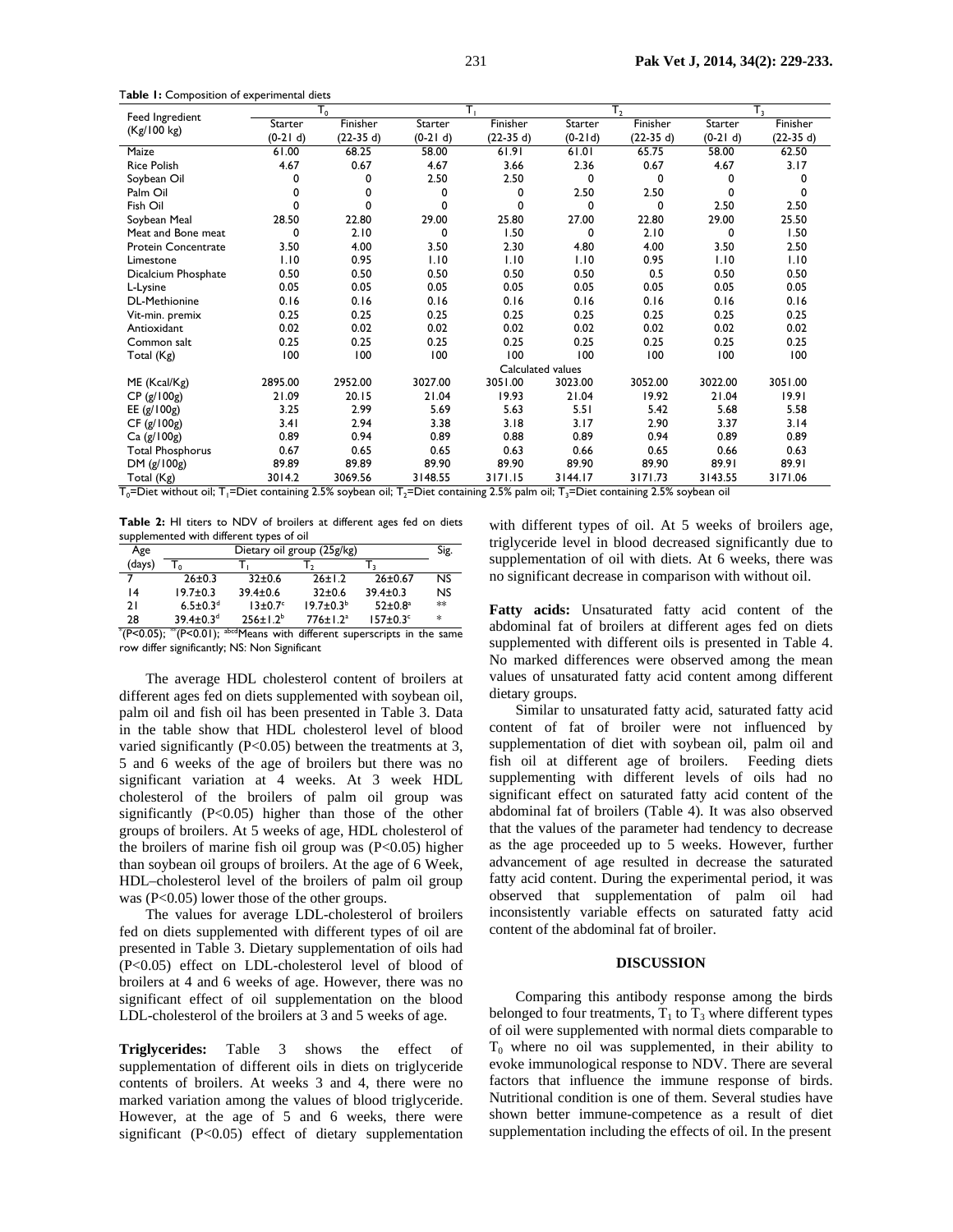Dietary oil SEM Sig. Age (Wk.) Cholesterol To  $T_1$   $T_2$   $T_3$ Cholesterol 3 111.33 103.00 112.33 110.67 1.54 NS 118.67a  $104.67<sup>b</sup>$ 4 118.67<sup>a</sup>  $110.33^{ab}$  3.89  $*$ 5 109.67 105.00 108.33 102.33 5.22 NS 113.33 3 15.00a  $14.33<sup>b</sup>$  17.67a  $14.33<sup>b</sup>$  0.70 \* 4 14.67 14.00 14.33 15.00 0.54 NS 료 5 19.33a  $17.67<sup>b</sup>$  19.33a 20.00a  $1.02$  $18.33<sup>b</sup>$  $17.33<sup>b</sup>$  $6 \qquad 20.00^{\circ}$  20.00a 0.67 \* 3 72.67 67.67 71.00 72.33 1.68 4 83.00a 80.00a 70.33b 72.00b 3.06 LDL 5 58.33 67.33 65.67 63.00 4.56 NS 6 67.67b 76.00a 79.67a 67.67b 1.71 \* 3 117.33 103.00 116.00 121.67 1.44 NS **Triglyce** 104.33 98.67 114.67 ride 5 157.33a  $97.33^{bc}$  113.67<sup>b</sup>  $94.67^{bc}$  8.42 \*  $93.00<sup>b</sup>$  $95.00<sup>b</sup>$ 

**Table 3:** Total serum cholesterol, HDL Cholesterol and triglyceride (mg/dl) of broiler at different ages fed on diets supplemented with different types of oils

H <sup>1⊑</sup> 6 123.33<sup>a</sup><br>(P<0.05); <sup>™</sup>(P<0.01); <sup>ab</sup> <sup>1</sup> <sup>12</sup> 6  $123.33^a$  93.00<sup>b</sup> 95.00<sup>b</sup> 111.00<sup>ab</sup> 5.49 <sup>\*</sup><br>
<sup>\*</sup> (P<0.05); <sup>\*</sup> (P<0.01); <sup>abc</sup>Means with different superscripts in the same row differ significantly; NS: Non Significant

**Table 4:** Unsaturated and Saturated fatty acid found in broilers abdominal fat at different ages fed on diets supplemented with different types of oil (%)

|             | Age  |       |       |       |       |            |
|-------------|------|-------|-------|-------|-------|------------|
|             | (Wk) | То    |       | т,    |       | <b>SEM</b> |
| Unsaturated | 4    | 66.81 | 67.28 | 61.98 | 67.52 | 1.59       |
| fatty acid  | 5    | 59.07 | 65.96 | 60.28 | 66.94 | 3.89       |
|             | 6    | 67.90 | 69.04 | 73.26 | 66.55 | 1.75       |
| Saturated   | 4    | 32.87 | 32.46 | 38.01 | 32.43 | 1.55       |
| fatty acid  | 5    | 40.90 | 34.00 | 39.70 | 33.04 | 3.88       |
|             | 6    | 32.94 | 30.94 | 26.39 | 33.43 | 1.85       |

All the values in row differ non-significantly (P>0.05)

experiment the mean antibody titers against NDV were assessed in the sera of broilers at 7, 14, 21 and 28 days of age. The immune status was measured based on the level of HI titers to NDV circulated in blood sera of the experimental birds. The HI titer of 32 was considered as the threshold level of antibodies against ND. The results of the study showed that use of different types of oil supplemented with normal diet affect immune response. All the three types of oil used in this experiment showed a similar protective immune response to NDV in which antibody titers were achieved maximally on day 28. The antibodies detected at 7 days were probably maternal antibodies that were still present in chicken serum, which was not enough to confer protection on broilers.

The mean HI titer was found higher in birds fed on diet supplemented with palm oil. Although the titers of the birds provided with fish oil were not as high as in other groups but the protective titer value appeared earlier than the other two groups. A striking difference in mean antibody titer occurred in birds of T0 where no oil was used. The mean titers in this group could not achieve a protective value until 28 days indicates a lower immune response of birds. The findings of the experiment provide evidence that supplementation of oil with normal diet has positive effect on humoral immune response and caused a significant increase in HI titre to NDV. Because Palm oil, Soybean oil, and fish oil are rich source of vitamin A and E (Krinsky, 1992; Hendrich *et al*., 1994). The results coincided with findings of Singh *et al*. (2006). They suggested that vitamin E and selenium have synergistic effects on immune response. The results also agreed with Weber *et al.* (2008) they reported that antibody formation

against Newcastle disease was improved by vitamin E treatment in drinking water. Sklan *et al*. (1994) found that addition of small amounts of vitamin A enhanced both antibody production and proliferative responses. Vitamin E increase immune response even in heat stress (Niu *et al*., 2009: Rashidi *et al*., 2010).

Lower levels of serum cholesterol of the broilers at 4 week of age fed palm oil and fish oil supplemented diets, respectively indicates that supplementation of these oils has beneficial effects on broiler health. Although there was no significant differences observed among the groups of birds at 5 weeks the parameter showed the lower values in the broilers of oil supplemented group compared to that of the un-supplemented. This also indicates that fish oil supplementation keeps the serum cholesterol at lower level.

Although there were significant variation in the HDLcholesterol content in the broilers of treated and untreated groups and also within treated groups, there were no consistencies in the variation for example, treatment  $T<sub>2</sub>$ containing palm oil showed higher content than other at 3 week where as it showed the lowest value at 6 weeks. However, the trend of variation in HDL-cholesterol of the broilers of soybean and fish oil groups compared to others consistently increased as the age of the broilers advanced. The result also indicates that at 4, 5 and 6 weeks of age of broilers blood HDL-cholesterol levels were the highest both for fish oil supplemented as well as un-supplemented groups.

Variation in LDL-cholesterol level in the blood of broilers fed without or with different oil supplemented diets indicates that fish oil and palm oil supplementation resulted in consistently lower level as the age of broilers increased up to 5 weeks. The un-supplemented diet resulted in inconsistency in the variation in the level of LDL-cholesterol. It is also indicated from the results that LDL-cholesterol level of blood of the broilers, irrespective of age, were the lowest among the values of other treatments.

Significantly (P<0.05) lower triglyceride without oil in blood of broilers at 5 and 6 weeks of age indicates that supplementation of soybean palm and fish oil in the decreases triglyceride level of the broilers. At the age of 5 weeks fish oil supplementation resulted in the lowest level of triglycerides indicating its best beneficial effect on broilers. The trend of variation in the parameter also indicated that the supplementation of oil resulted in progressive decrease in the triglyceride level in the blood of broilers.

Supplementation of diets with soybean oil, palm oil and fish oil did not change the content of unsaturated fatty acids in the abdominal fat of broilers. It was also true in case of age of the broilers, as there was no much change observed in the parameter due to age of the birds from 4-6 weeks. There was slight increase at week 6 in case of palm oil supplemented group of broilers which might have for high standard error in the observation. Crespo and Garcia (2002) suggested that differences in fat deposition between broilers fed diets having different dietary fatty acid profiles are more related to different rates of lipid oxidation than lipid synthesis. This idea is in good agreement with data from various authors who reported significant changes in the composition of the